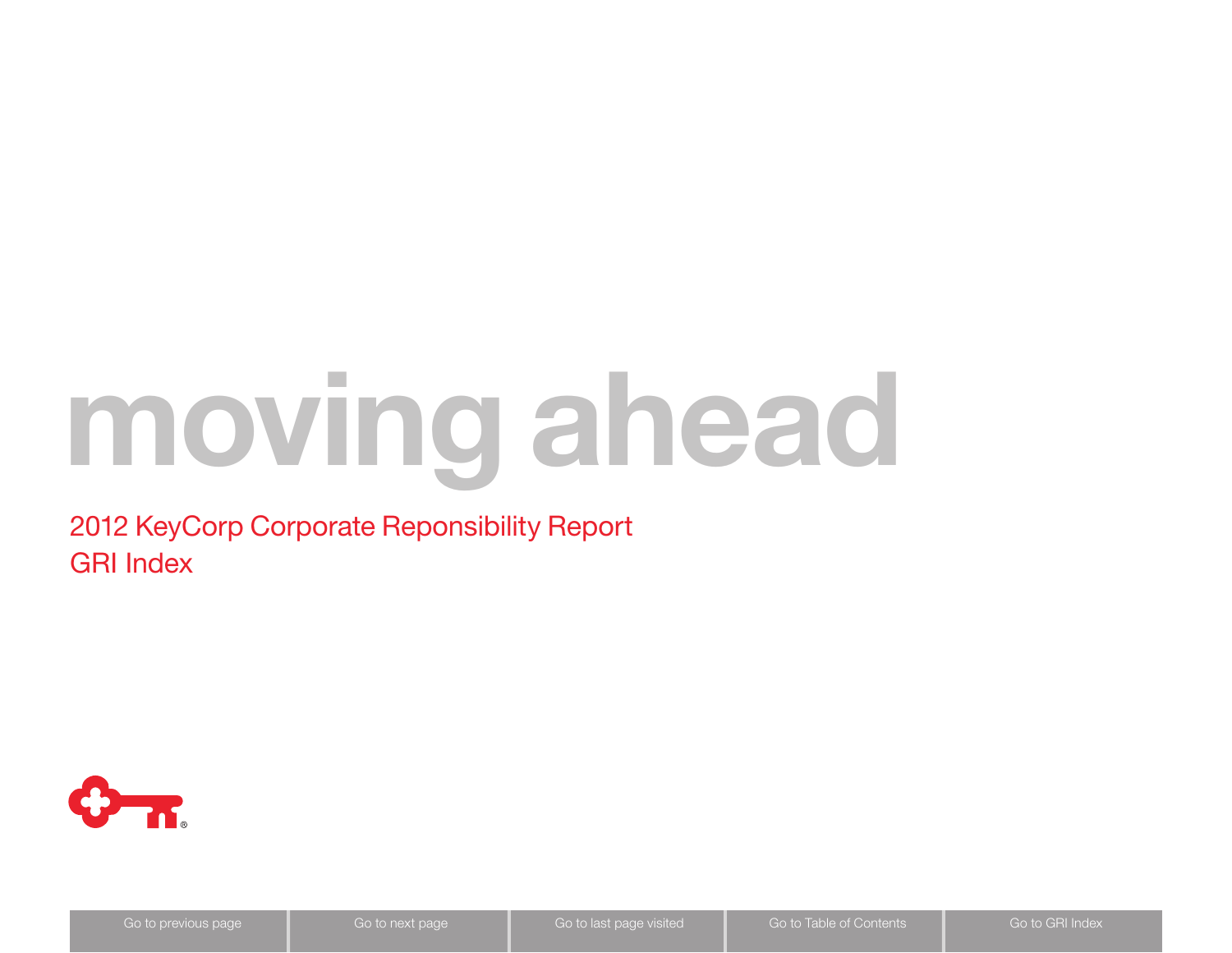<span id="page-1-0"></span>KeyCorp 2012 Corporate Responsibility Report

# GRI index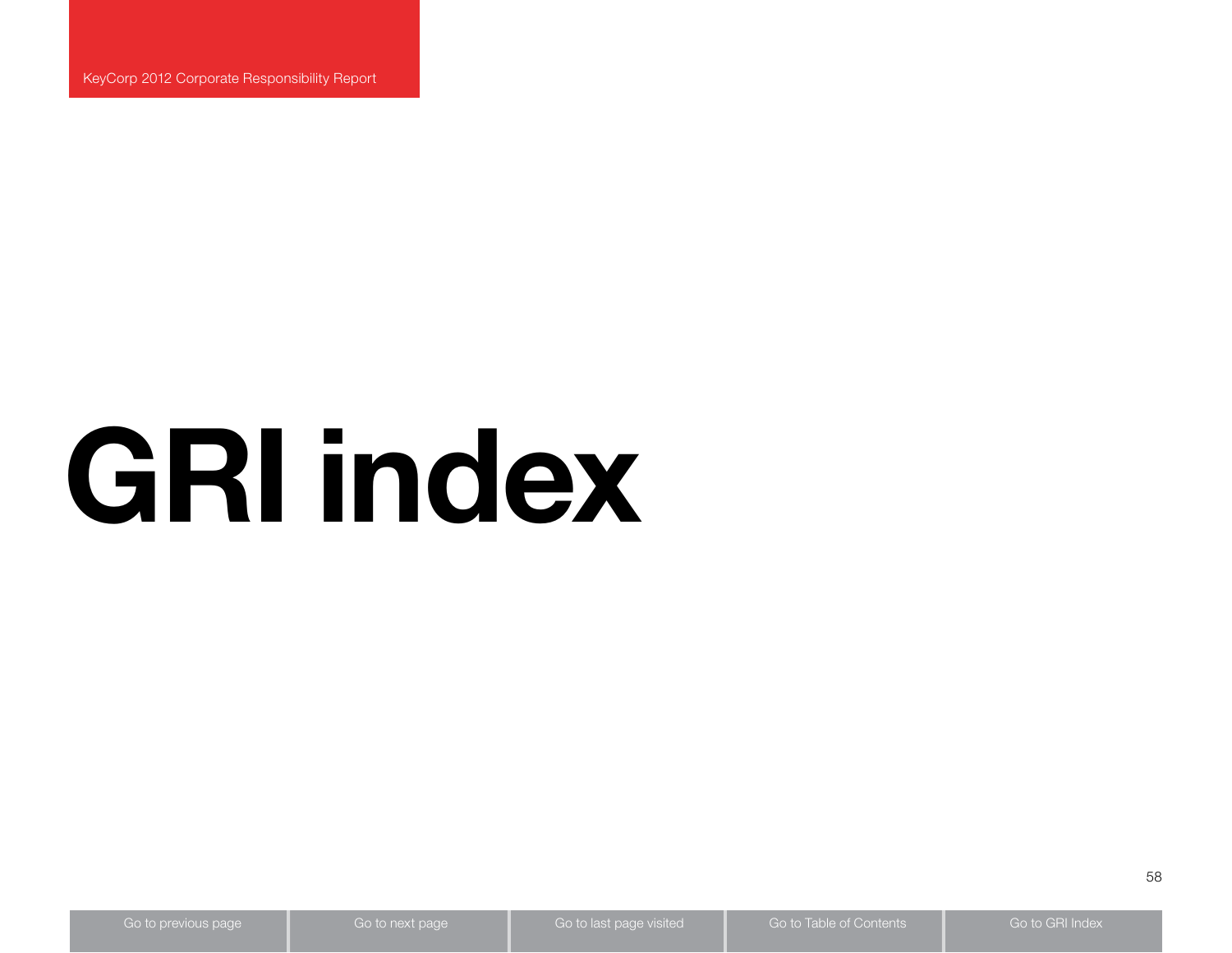# Standard disclosures part 1: **Profile disclosures** and **Fully and Table 2018** and Fully **Contract Contract Contract Contract Contract Contract Contract Contract Contract Contract Contract Contract Contract Contract Contrac**

| Profile<br><b>Disclosure</b> | <b>Description</b>                                                                                                                                                                                            | Reported | Location in report                                                                                                                                                                                                                                                                                                                                                                                                                              |
|------------------------------|---------------------------------------------------------------------------------------------------------------------------------------------------------------------------------------------------------------|----------|-------------------------------------------------------------------------------------------------------------------------------------------------------------------------------------------------------------------------------------------------------------------------------------------------------------------------------------------------------------------------------------------------------------------------------------------------|
| Strategy and analysis        |                                                                                                                                                                                                               |          |                                                                                                                                                                                                                                                                                                                                                                                                                                                 |
| 1.1                          | Statement from the most senior<br>decision-maker of the organization.                                                                                                                                         |          | Page 4                                                                                                                                                                                                                                                                                                                                                                                                                                          |
| Organizational profile       |                                                                                                                                                                                                               |          |                                                                                                                                                                                                                                                                                                                                                                                                                                                 |
| 2.1                          | Name of the organization.                                                                                                                                                                                     |          | KeyCorp                                                                                                                                                                                                                                                                                                                                                                                                                                         |
| 2.2                          | Primary brands, products,<br>and/or services.                                                                                                                                                                 |          | Page 11                                                                                                                                                                                                                                                                                                                                                                                                                                         |
| 2.3                          | Operational structure of the<br>organization, including main divisions,<br>operating companies, subsidiaries,<br>and joint ventures.                                                                          |          | KeyCorp operates through two major<br>business segments: Key Community<br>Bank and Key Corporate Bank. The Key<br>Community Bank franchise extends into<br>14 states from Maine to Alaska. Key<br>Corporate Bank includes three lines<br>of business - Real Estate Capital and<br>Corporate Banking Services, Equipment<br>Finance, and Institutional Capital Markets<br>- that operate nationally both within and<br>beyond the branch network |
| 2.4                          | Location of organization's<br>headquarters.                                                                                                                                                                   |          | Cleveland, OH                                                                                                                                                                                                                                                                                                                                                                                                                                   |
| 2.5                          | Number of countries where the<br>organization operates, and names<br>of countries with either major<br>operations or that are specifically<br>relevant to the sustainability issues<br>covered in the report. |          | All major operations are located within<br>the United States of America.                                                                                                                                                                                                                                                                                                                                                                        |
| 2.6                          | Nature of ownership and legal form.                                                                                                                                                                           |          | KeyCorp was organized in 1958 under<br>the laws of the state of Ohio. It is a<br>publicly traded company, headquartered<br>in Cleveland, OH.                                                                                                                                                                                                                                                                                                    |
| 2.7                          | Markets served (including geographic<br>breakdown, sectors served, and<br>types of customers/beneficiaries).                                                                                                  |          | Page 11, 12                                                                                                                                                                                                                                                                                                                                                                                                                                     |
| 2.8                          | Scale of the reporting organization.                                                                                                                                                                          |          | Page 8, 9, 12                                                                                                                                                                                                                                                                                                                                                                                                                                   |

| Profile<br><b>Disclosure</b> | <b>Description</b>                                                                                                                                                                                                               | Reported | Location in report                                                                                                                                         |
|------------------------------|----------------------------------------------------------------------------------------------------------------------------------------------------------------------------------------------------------------------------------|----------|------------------------------------------------------------------------------------------------------------------------------------------------------------|
| 2.9                          | Significant changes during the<br>reporting period regarding size,<br>structure, or ownership.                                                                                                                                   |          | There were no material changes to<br>size, structure or ownership during the<br>reporting period                                                           |
| 2.10                         | Awards received<br>in the reporting period.                                                                                                                                                                                      |          | Page 24, 36, 49, 56-57                                                                                                                                     |
| <b>Report parameters</b>     |                                                                                                                                                                                                                                  |          |                                                                                                                                                            |
| 3.1                          | Reporting period (e.g., fiscal/calendar<br>year) for information provided.                                                                                                                                                       |          | This report covers<br>the calendar year 2012.                                                                                                              |
| 3.2                          | Date of most recent<br>previous report (if any).                                                                                                                                                                                 |          | Previous report covered<br>calendar year 2011.                                                                                                             |
| 3.3                          | Reporting cycle (annual, biennial, etc.)                                                                                                                                                                                         |          | Annual                                                                                                                                                     |
| 3.4                          | Contact point for questions regarding<br>the report or its contents.                                                                                                                                                             |          | Page 6, 68                                                                                                                                                 |
| 3.5                          | Process for defining report content.                                                                                                                                                                                             |          | Page 6                                                                                                                                                     |
| 3.6                          | Boundary of the report (e.g.,<br>countries, divisions, subsidiaries,<br>leased facilities, joint ventures,<br>suppliers). See GRI Boundary<br>Protocol for further quidance.                                                     |          | This report covers all KeyCorp owned<br>entities over which the organization<br>exercises control and that generate<br>significant sustainability impacts. |
| 3.7                          | State any specific limitations on the<br>scope or boundary of the report<br>(see completeness principle for<br>explanation of scope).                                                                                            |          | This report covers all KeyCorp owned<br>entities over which the organization<br>exercises control and that generate<br>significant sustainability impacts. |
| 3.8                          | Basis for reporting on joint ventures,<br>subsidiaries, leased facilities,<br>outsourced operations, and other<br>entities that can significantly affect<br>comparability from period to period<br>and/or between organizations. |          | This report covers all KeyCorp owned<br>entities over which the organization<br>exercises control and that generate<br>significant sustainability impacts. |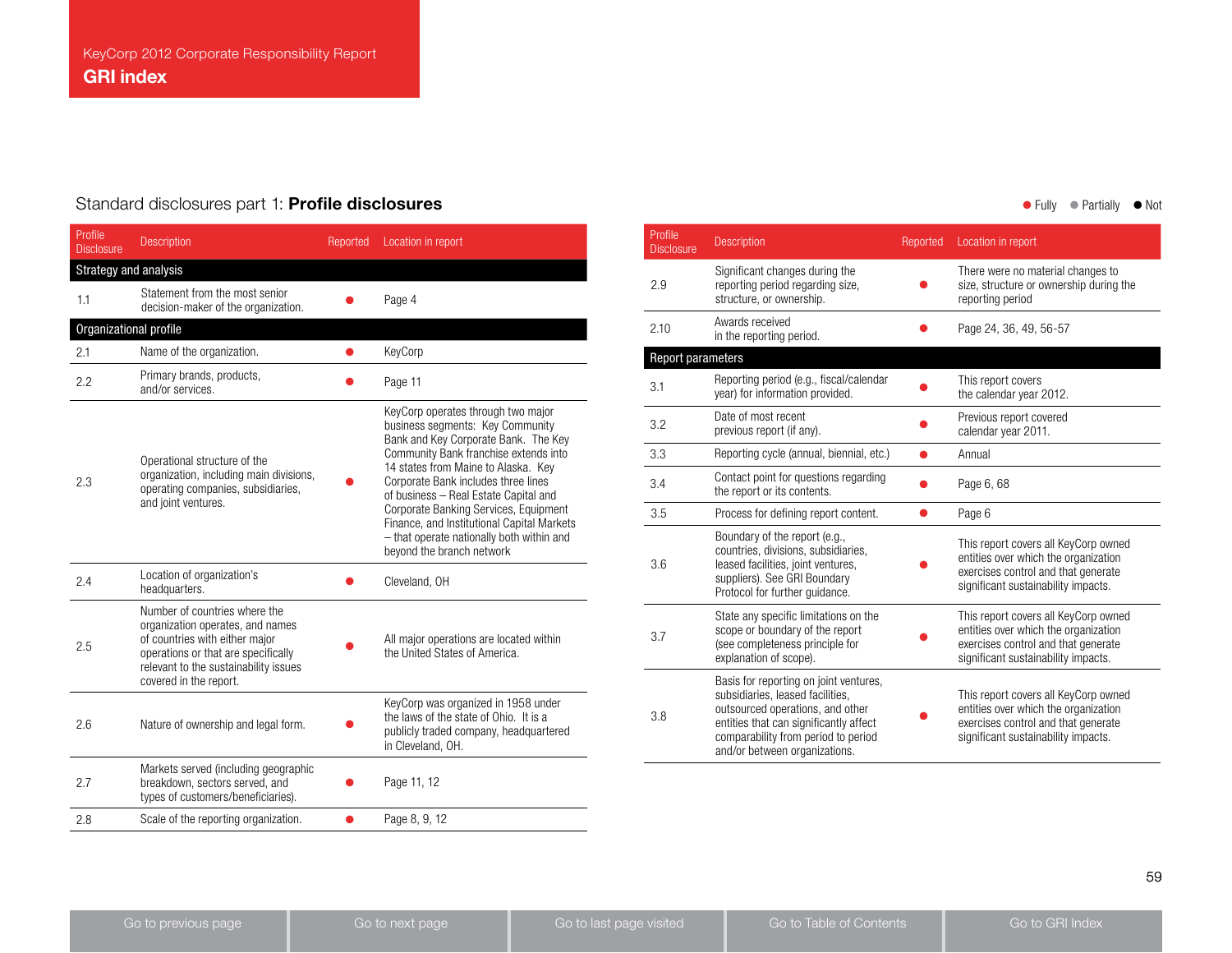### Standard disclosures part 1: Profile disclosures

Profile<br>Disclosure Description **Disclosure Description** Reported Location in report 3.10 Explanation of the effect of any re-statements of information provided in earlier reports, and the reasons for such re-statement (e.g., [mergers/acquisitions, change of base](#page--1-0)  years/periods, nature of business, measurement methods). ● Page 6 3.11 Significant changes from previous reporting periods in the scope, boundary, or measurement methods applied in the report.  $\bullet$  None. 3.12 [Table identifying the location of the](#page-1-0)  Trable identifying the location of the standard Disclosures in the report. 3.13 Policy and current practice with regard to seeking external assurance for the report.  $\bullet$ The content of this report is reviewed internally instead of engaging an external auditor. Governance, commitments, and engagement 4.1 Governance structure of the organization, including committees under the highest governance body responsible for specific tasks, such [as setting strategy or organizational](#page--1-0)  oversight.  $\bullet$  Page 9-10 4.2 Indicate whether the Chair of the highest governance body is also an executive officer.  $\bullet$ Beth E. Mooney currently serves as KeyCorp's Chairman of the Board and Chief Executive Officer. 4.3 [For organizations that have a unitary](#page--1-0)  board structure, state the number and gender of members of the highest governance body that are independent and/or non-executive members.  $P$ age 9-10

 $\bullet$  Fully  $\bullet$  Partially  $\bullet$  Not

| Profile<br><b>Disclosure</b> | <b>Description</b>                                                                                                         | Reported | Location in report |
|------------------------------|----------------------------------------------------------------------------------------------------------------------------|----------|--------------------|
| 4.4                          | Mechanisms for shareholders<br>and employees to provide<br>recommendations or direction<br>to the highest governance body. |          | Page 68            |
| 4.14                         | List of stakeholder groups engaged<br>by the organization.                                                                 |          | Page 6, 16, 22     |
| 4.15                         | Basis for identification and selection<br>of stakeholders with whom to engage.                                             |          | Page 6, 16         |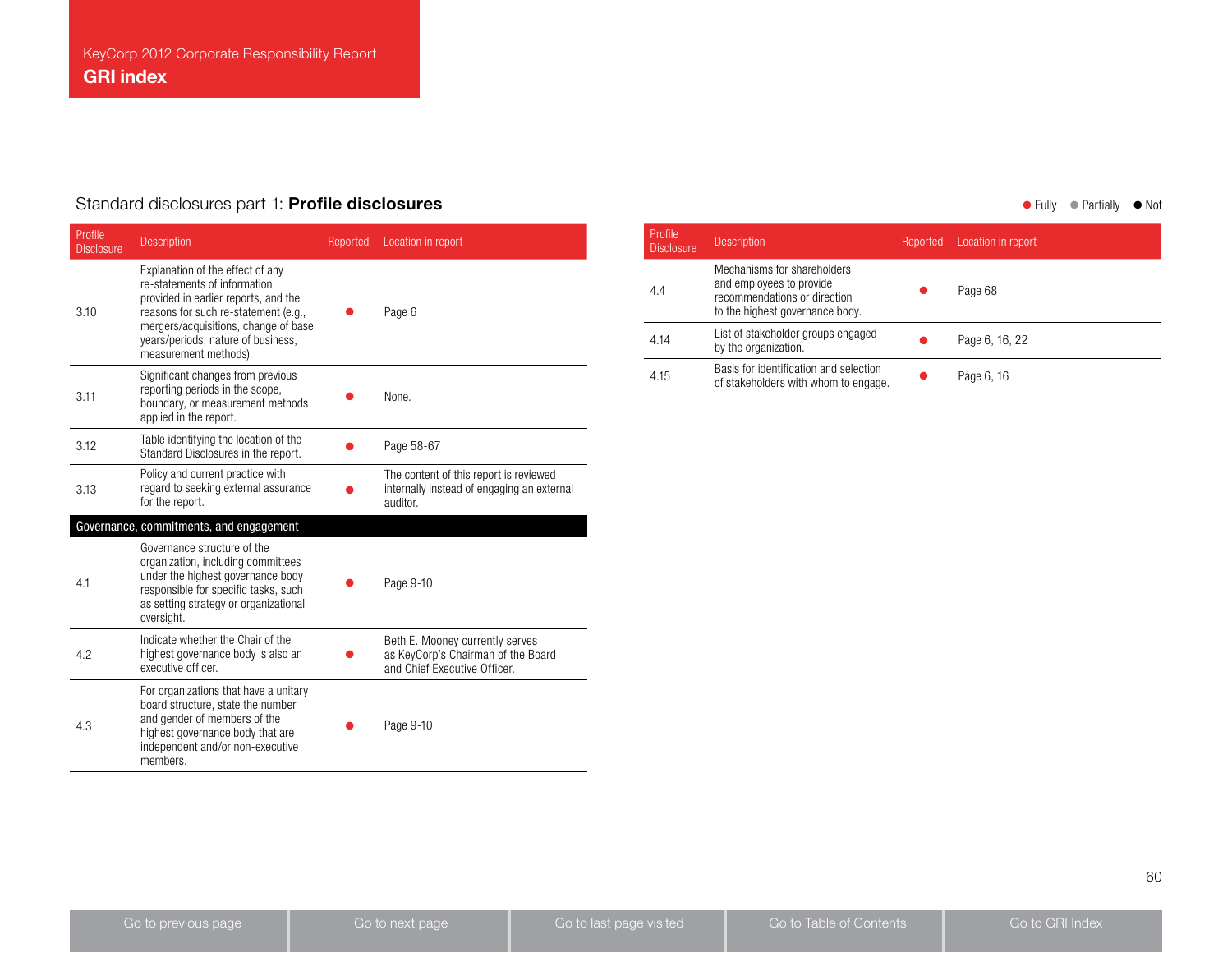# Standard disclosures part 3: **Performance indicators** and **Exercise 2018** and **Containers** and **Containers** and **Containers** and **Containers** and **Containers** and **Containers** and **Containers** and **Containers** and **Contain**

| Profile<br><b>Disclosure</b> | <b>Description</b>                                                                                                                                                | Reported  | Location in report |
|------------------------------|-------------------------------------------------------------------------------------------------------------------------------------------------------------------|-----------|--------------------|
|                              | <b>Product and Service Impact</b>                                                                                                                                 |           |                    |
| Product portfolio            |                                                                                                                                                                   |           |                    |
| FS1                          | Policies with specific environmental<br>and social components applied<br>to business lines.                                                                       |           | Page 19-25, 28-29  |
| FS <sub>2</sub>              | Procedures for assessing and<br>screening environmental and social<br>risks in business lines.                                                                    |           | Page 14            |
| FS3                          | Processes for monitoring clients'<br>implementation of and compliance<br>with environmental and social<br>requirements included in agreements<br>or transactions. |           |                    |
| FS4                          | Processes for monitoring clients'<br>implementation of and compliance<br>with environmental and social<br>requirements included in agreements<br>or transactions. | $\bullet$ | Page 41            |
| FS <sub>5</sub>              | Interactions with clients/investees/<br>business partners regarding<br>environmental and social risks and<br>opportunities.                                       | $\bullet$ | Page 16            |
| FS <sub>6</sub>              | Percentage of the portfolio for<br>business lines by specific region, size<br>(e.g. micro/SME/large) and by sector.                                               |           |                    |
| FS7                          | Percentage of the portfolio for<br>business lines by specific region, size<br>(e.g. micro/SME/large) and by sector.                                               |           |                    |
| FS <sub>8</sub>              | Monetary value of products and<br>services designed to deliver a<br>specific environmental benefit for each<br>business line broken down by purpose.              |           |                    |
| Audit                        |                                                                                                                                                                   |           |                    |
| FS <sub>9</sub>              | Coverage and frequency of audits<br>to assess implementation of<br>environmental and social policies and<br>risk assessment procedures.                           |           | Page 24            |

| Profile<br><b>Disclosure</b> | <b>Description</b>                                                                                                                                                                                                                              | Reported | Location in report                                       |
|------------------------------|-------------------------------------------------------------------------------------------------------------------------------------------------------------------------------------------------------------------------------------------------|----------|----------------------------------------------------------|
| Active ownership             |                                                                                                                                                                                                                                                 |          |                                                          |
| <b>FS10</b>                  | Percentage and number of companies<br>held in the institution's portfolio with<br>which the reporting organization has<br>interacted on environmental or<br>social issues.                                                                      |          |                                                          |
| <b>FS11</b>                  | Percentage of assets subject to<br>positive and negative environmental<br>or social screening.                                                                                                                                                  |          |                                                          |
| <b>FS12</b>                  | Voting polic(ies) applied to<br>environmental or social issues for<br>shares over which the reporting<br>organization holds the right to vote<br>shares or advises on voting.                                                                   |          |                                                          |
| Economic                     |                                                                                                                                                                                                                                                 |          |                                                          |
|                              | Economic performance                                                                                                                                                                                                                            |          |                                                          |
| EC <sub>1</sub>              | Direct economic value generated<br>and distributed, including revenues,<br>operating costs, employee<br>compensation, donations and other<br>community investments, retained<br>earnings, and payments to capital<br>providers and governments. |          | Page 11, 20-37                                           |
| EC <sub>2</sub>              | Financial implications and other<br>risks and opportunities for the<br>organization's activities due to<br>climate change.                                                                                                                      |          | Page 44                                                  |
| EC <sub>3</sub>              | Coverage of the organization's<br>defined benefit plan obligations.                                                                                                                                                                             |          |                                                          |
| EC <sub>4</sub>              | Significant financial assistance<br>received from government.                                                                                                                                                                                   |          | KeyCorp did not receive financial<br>assistance in 2012. |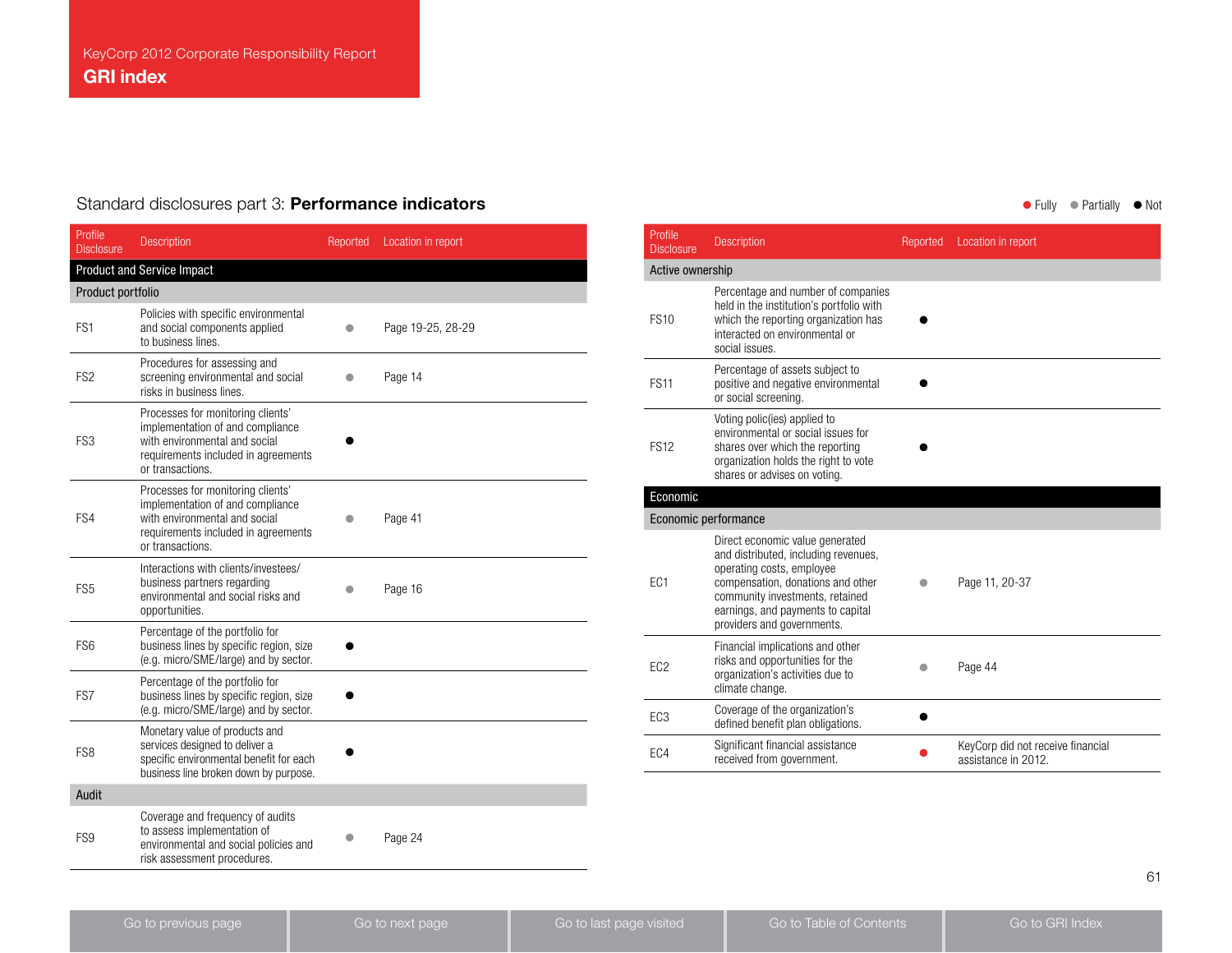### Standard disclosures part 3: **Performance indicators Standard Partially Constant Constant Constant Constant Constant Constant Constant Constant Constant Constant Constant Constant Constant Constant Constant Constant Cons**

| Profile<br><b>Disclosure</b> | <b>Description</b>                                                                                                                                                       | Reported | Location in report |
|------------------------------|--------------------------------------------------------------------------------------------------------------------------------------------------------------------------|----------|--------------------|
| Economic (continued)         |                                                                                                                                                                          |          |                    |
| Market presence              |                                                                                                                                                                          |          |                    |
| EC <sub>5</sub>              | Range of ratios of standard entry<br>level wage by gender compared to<br>local minimum wage at significant<br>locations of operation.                                    |          |                    |
| EC <sub>6</sub>              | Policy, practices, and proportion of<br>spending on locally-based suppliers<br>at significant locations of operation.                                                    |          |                    |
| EC7                          | Procedures for local hiring and<br>proportion of senior management<br>hired from the local community at<br>significant locations of operation.                           |          |                    |
|                              | Indirect economic impacts                                                                                                                                                |          |                    |
| EC <sub>8</sub>              | Development and impact of<br>infrastructure investments and<br>services provided primarily for public<br>benefit through commercial, in-kind,<br>or pro bono engagement. |          | Page 11, 20-37     |
| EC <sub>9</sub>              | Understanding and describing<br>significant indirect economic impacts,<br>including the extent of impacts.                                                               |          | Page 11, 20-37     |
| Environmental                |                                                                                                                                                                          |          |                    |
| <b>Materials</b>             |                                                                                                                                                                          |          |                    |
| EN <sub>1</sub>              | Materials used by weight or volume.                                                                                                                                      |          |                    |
| EN <sub>2</sub>              | Percentage of materials used that<br>are recycled input materials.                                                                                                       |          |                    |
| Energy                       |                                                                                                                                                                          |          |                    |
| EN <sub>3</sub>              | Direct energy consumption<br>by primary energy source.                                                                                                                   |          | Page 46-47         |
| EN4                          | Indirect energy consumption<br>by primary source.                                                                                                                        |          | Page 46-47         |

Energy saved due to conservation<br>and efficiency improvements. Initiatives to provide energy-efficient [or renewable energy based products](#page--1-0)  and services, and reductions in energy requirements as a result of these initiatives. **e** Page 28, 29 EN7 Initiatives to reduce indirect energy miniatives to reduce indirect energy<br> [consumption and reductions achieved.](#page--1-0) EN8 Total water withdrawal by source. EN9 Water sources significantly affected water sources significantly affected<br>by withdrawal of water. Percentage and total volume of water recycled and reused. Key does not recycle or reuse water at this time but we are evaluating opportunities to do so in future years. Biodiversity Location and size of land owned, leased, managed in, or adjacent to, protected areas and areas of high biodiversity value outside protected areas. l Description of significant impacts of activities, products, and services on biodiversity in protected areas and areas of high biodiversity value outside protected areas.  $\bullet$ EN13 Habitats protected or restored. Strategies, current actions, and future plans for managing impacts on biodiversity.  $\bullet$ Number of IUCN Red List species and national conservation list species l

Description **Disclosure Description** Reported Location in report

Profile<br>Disclosure

EN6

Water

EN10

EN11

EN12

EN14

EN15

EN5 [Energy saved due to conservation](#page--1-0) 

with habitats in areas affected by operations, by level of extinction risk.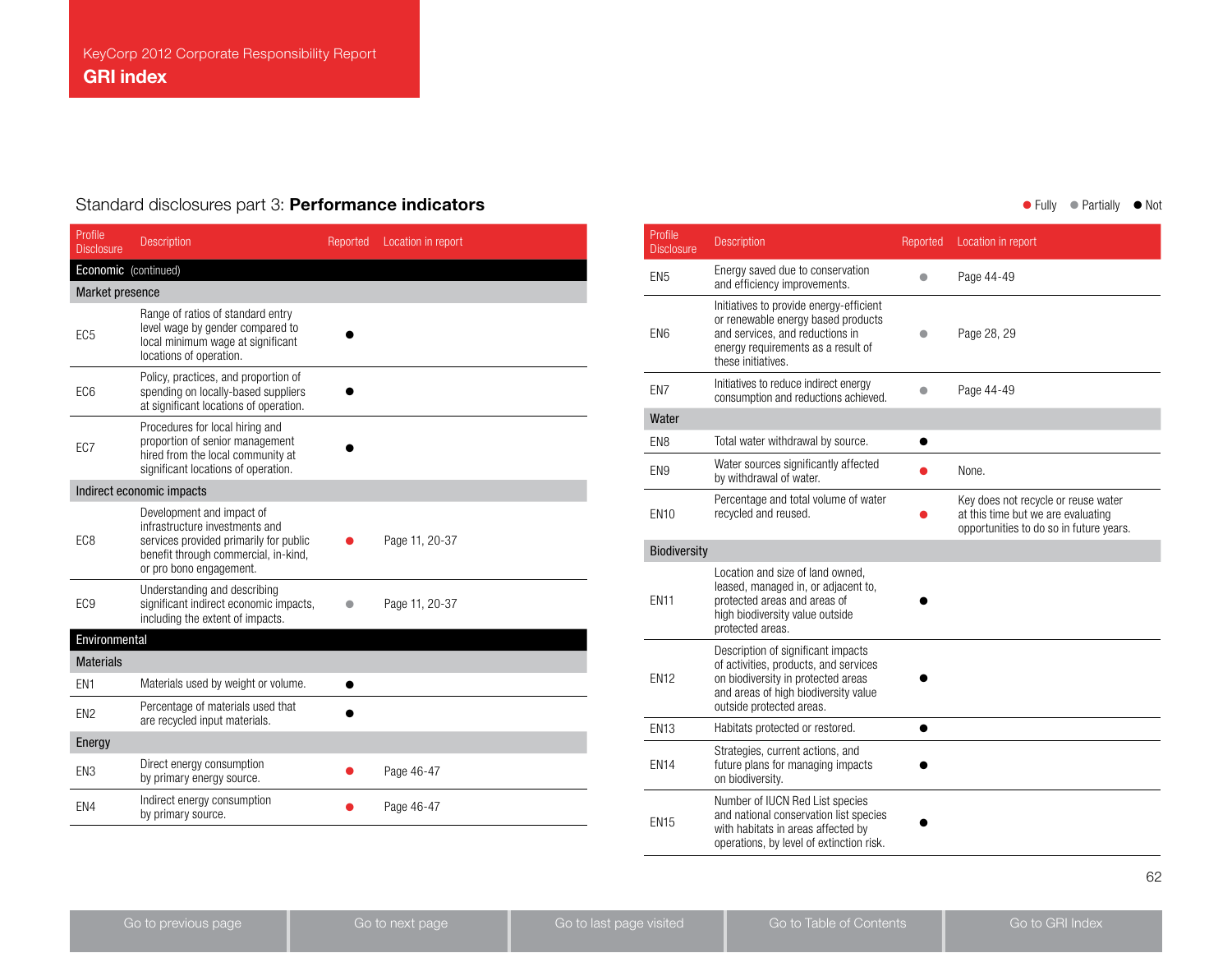## Standard disclosures part 3: **Performance indicators** and **Exercise 2018** and **Canadian Control of Fully 19** Partially **I** Not

| Profile<br><b>Disclosure</b> | <b>Description</b>                                                                                                                                                                                                           | Reported | Location in report |  |  |
|------------------------------|------------------------------------------------------------------------------------------------------------------------------------------------------------------------------------------------------------------------------|----------|--------------------|--|--|
| Environmental (continued)    |                                                                                                                                                                                                                              |          |                    |  |  |
|                              | Emissions, effluents, and waste                                                                                                                                                                                              |          |                    |  |  |
| <b>EN16</b>                  | Total direct and indirect greenhouse<br>gas emissions by weight.                                                                                                                                                             |          | Page 46-47         |  |  |
| <b>EN17</b>                  | Other relevant indirect greenhouse<br>gas emissions by weight.                                                                                                                                                               |          | Page 46-47         |  |  |
| <b>EN18</b>                  | Initiatives to reduce greenhouse gas<br>emissions and reductions achieved.                                                                                                                                                   |          | Page 44-49         |  |  |
| <b>EN19</b>                  | Emissions of ozone-depleting<br>substances by weight.                                                                                                                                                                        |          |                    |  |  |
| <b>EN20</b>                  | NOx, SOx, and other significant air<br>emissions by type and weight.                                                                                                                                                         |          |                    |  |  |
| <b>EN21</b>                  | Total water discharge by quality<br>and destination.                                                                                                                                                                         |          |                    |  |  |
| <b>EN22</b>                  | Total weight of waste by type<br>and disposal method.                                                                                                                                                                        |          | Page 51            |  |  |
| <b>EN23</b>                  | Total number and volume<br>of significant spills.                                                                                                                                                                            |          |                    |  |  |
| <b>EN24</b>                  | Weight of transported, imported,<br>exported, or treated waste deemed<br>hazardous under the terms of the<br>Basel Convention Annex I, II, III, and<br>VIII, and percentage of transported<br>waste shipped internationally. |          |                    |  |  |
| <b>EN25</b>                  | Identity, size, protected status, and<br>biodiversity value of water bodies and<br>related habitats significantly affected<br>by the reporting organization's<br>discharges of water and runoff.                             |          |                    |  |  |

| Profile<br><b>Disclosure</b> | <b>Description</b>                                                                                                                                                                         | Reported | Location in report |
|------------------------------|--------------------------------------------------------------------------------------------------------------------------------------------------------------------------------------------|----------|--------------------|
| Products and services        |                                                                                                                                                                                            |          |                    |
| <b>EN26</b>                  | Initiatives to mitigate environmental<br>impacts of products and services,<br>and extent of impact mitigation.                                                                             |          | Page 53            |
| <b>EN27</b>                  | Percentage of products sold and<br>their packaging materials that are<br>reclaimed by category.                                                                                            |          |                    |
| Compliance                   |                                                                                                                                                                                            |          |                    |
| <b>EN28</b>                  | Monetary value of significant fines<br>and total number of non-monetary<br>sanctions for non-compliance with<br>environmental laws and regulations.                                        |          |                    |
| Transport                    |                                                                                                                                                                                            |          |                    |
| <b>EN29</b>                  | Significant environmental impacts<br>of transporting products and other<br>goods and materials used for the<br>organization's operations, and<br>transporting members of<br>the workforce. |          |                    |
| Overall                      |                                                                                                                                                                                            |          |                    |
| <b>EN30</b>                  | Total environmental protection<br>expenditures and investments<br>by type.                                                                                                                 |          | Page 43-53         |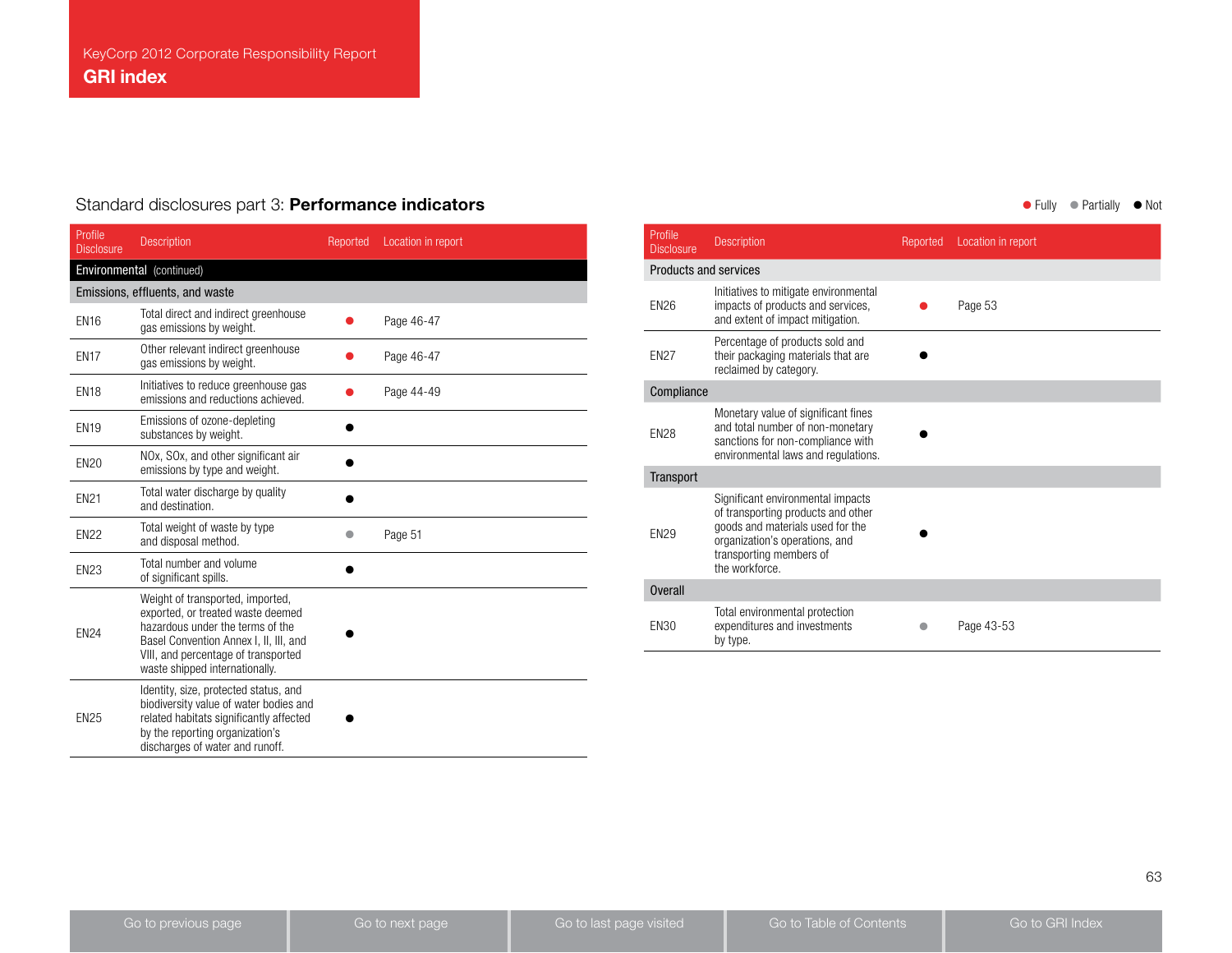## Standard disclosures part 3: **Performance indicators** and **Exercise 2018** and **Canadian Control of Fully 19** Partially **I** Not

| Profile<br><b>Disclosure</b> | <b>Description</b>                                                                                                                                                                               | Reported | Location in report                                                                                                                                                                                                                                                                        |  |  |  |  |
|------------------------------|--------------------------------------------------------------------------------------------------------------------------------------------------------------------------------------------------|----------|-------------------------------------------------------------------------------------------------------------------------------------------------------------------------------------------------------------------------------------------------------------------------------------------|--|--|--|--|
|                              | Social: Labor Practices and Decent Work                                                                                                                                                          |          |                                                                                                                                                                                                                                                                                           |  |  |  |  |
| Employment                   |                                                                                                                                                                                                  |          |                                                                                                                                                                                                                                                                                           |  |  |  |  |
| LA1                          | Total workforce by employment type,<br>employment contract, and region,<br>broken down by gender.                                                                                                |          |                                                                                                                                                                                                                                                                                           |  |  |  |  |
| LA <sub>2</sub>              | Total number and rate of new<br>employee hires and employee<br>turnover by age group, gender,<br>and region.                                                                                     |          |                                                                                                                                                                                                                                                                                           |  |  |  |  |
| LA <sub>3</sub>              | Benefits provided to full-time<br>employees that are not provided to<br>temporary or part-time employees,<br>by major operations.                                                                |          |                                                                                                                                                                                                                                                                                           |  |  |  |  |
| LA15                         | Return to work and retention rates<br>after parental leave, by gender.                                                                                                                           |          |                                                                                                                                                                                                                                                                                           |  |  |  |  |
|                              | Labor/management relations                                                                                                                                                                       |          |                                                                                                                                                                                                                                                                                           |  |  |  |  |
| LA4                          | Percentage of employees covered<br>by collective bargaining agreements.                                                                                                                          |          |                                                                                                                                                                                                                                                                                           |  |  |  |  |
| LA <sub>5</sub>              | Minimum notice period(s) regarding<br>significant operational changes,<br>including whether it is specified in<br>collective agreements.                                                         |          |                                                                                                                                                                                                                                                                                           |  |  |  |  |
|                              | Occupational health and safety                                                                                                                                                                   |          |                                                                                                                                                                                                                                                                                           |  |  |  |  |
| LA6                          | Percentage of total workforce<br>represented in formal joint<br>management-worker health and<br>safety committees that help monitor<br>and advise on occupational health<br>and safety programs. |          | Key's Health and Safety Committee<br>operates at the corporate-level and<br>includes representatives from throughout<br>the company and within all levels of the<br>organization. All Key employees (100%<br>of Key's workforce) are represented in<br>Key's Health and Safety Committee. |  |  |  |  |
| LA7                          | Rates of injury, occupational<br>diseases, lost days, and absenteeism,<br>and number of work-related fatalities<br>by region and by gender.                                                      |          |                                                                                                                                                                                                                                                                                           |  |  |  |  |

| Profile<br><b>Disclosure</b> | <b>Description</b>                                                                                                                                                                             | Reported | Location in report                                     |
|------------------------------|------------------------------------------------------------------------------------------------------------------------------------------------------------------------------------------------|----------|--------------------------------------------------------|
| LA8                          | Education, training, counseling,<br>prevention, and risk-control programs<br>in place to assist workforce members,<br>their families, or community members<br>regarding serious diseases.      |          |                                                        |
| LA <sub>9</sub>              | Health and safety topics covered in<br>formal agreements with trade unions.                                                                                                                    |          | Key does not have collective bargaining<br>agreements. |
| Training and education       |                                                                                                                                                                                                |          |                                                        |
| LA10                         | Average hours of training per year<br>per employee by gender, and by<br>employee category.                                                                                                     |          |                                                        |
| <b>LA11</b>                  | Programs for skills management<br>and lifelong learning that support<br>the continued employability of<br>employees and assist them in<br>managing career endings.                             |          |                                                        |
| <b>LA12</b>                  | Percentage of employees receiving<br>regular performance and career<br>development reviews, by gender.                                                                                         |          |                                                        |
|                              | Diversity and equal opportunity                                                                                                                                                                |          |                                                        |
| LA13                         | Composition of governance bodies<br>and breakdown of employees per<br>employee category according to<br>gender, age group, minority group<br>membership, and other indicators<br>of diversity. |          |                                                        |
|                              | Equal remuneration for women and men                                                                                                                                                           |          |                                                        |
| LA14                         | Ratio of basic salary and<br>remuneration of women to men by<br>employee category, by significant<br>locations of operation.                                                                   |          |                                                        |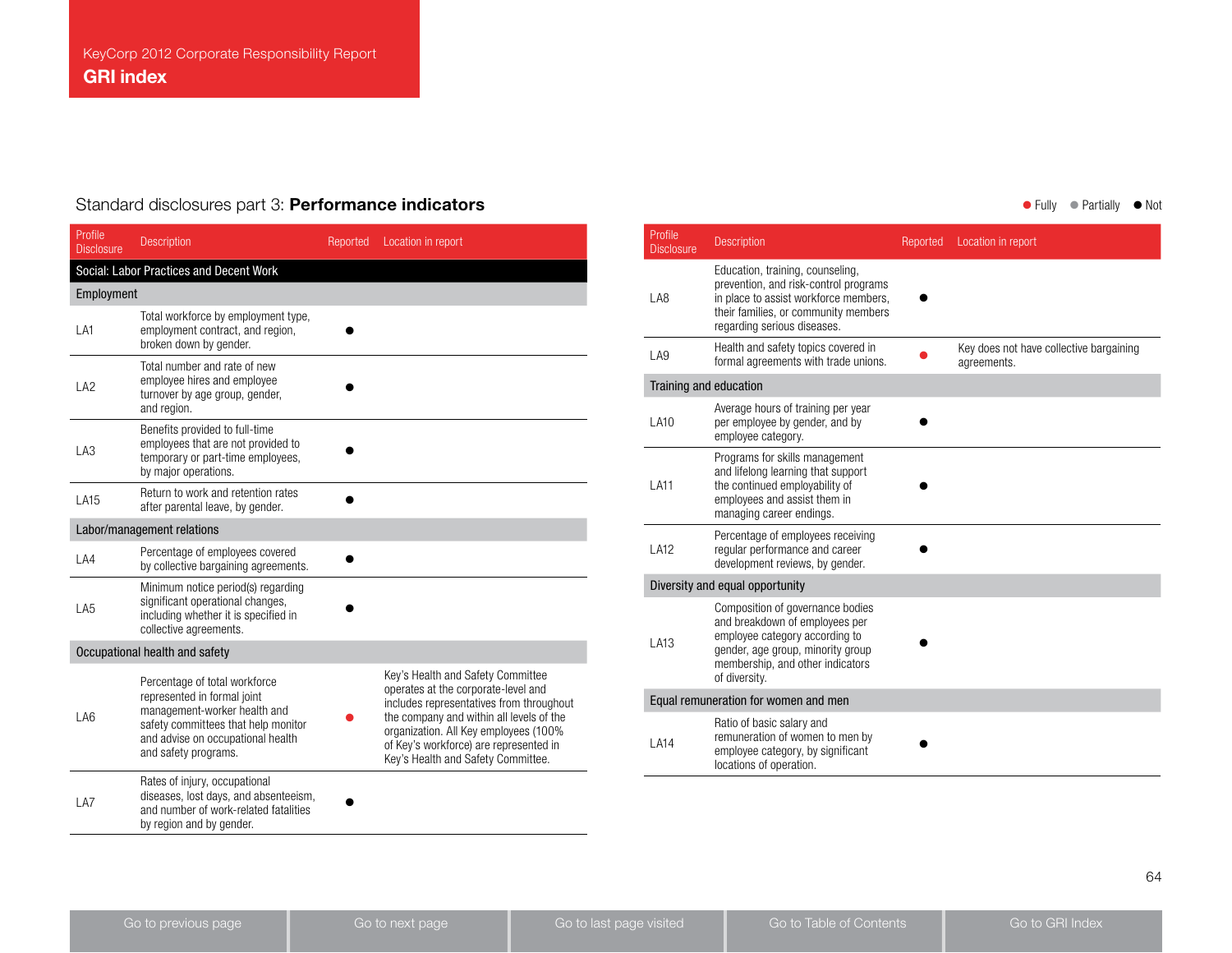### Standard disclosures part 3: **Performance indicators Standard Partially Constant Constant Constant Constant Constant Constant Constant Constant Constant Constant Constant Constant Constant Constant Constant Constant Cons**

Profile<br>Disclosure Description **Disclosure Description** Reported Location in report Social: Human Rights Investment and procurement practices HR1 Percentage and total number of significant investment agreements and contracts that include clauses incorporating human rights concerns, or that have undergone human rights screening  $\bullet$ HR2 Percentage of significant suppliers, contractors, and other business partners that have undergone human rights screening, and actions taken.  $\bullet$ HR3 Total hours of employee training on policies and procedures concerning aspects of human rights that are relevant to operations, including the percentage of employees trained. l Non-discrimination HR4 Total number of incidents of discrimination and corrective actions taken. l Freedom of association and collective bargaining HR5 Operations and significant suppliers identified in which the right to exercise freedom of association and collective bargaining may be violated or at significant risk, and actions taken to support these rights.  $\bullet$ Child labor HR6 Operations and significant suppliers identified as having significant risk for incidents of child labor, and measures taken to contribute to the effective abolition of child labor.  $\bullet$ 

| Profile<br><b>Disclosure</b> | <b>Description</b>                                                                                                                                                                                                               | Reported | Location in report |  |
|------------------------------|----------------------------------------------------------------------------------------------------------------------------------------------------------------------------------------------------------------------------------|----------|--------------------|--|
|                              | Prevention of forced and compulsory labor                                                                                                                                                                                        |          |                    |  |
| HR7                          | Operations and significant suppliers<br>identified as having significant risk<br>for incidents of forced or compulsory<br>labor, and measures to contribute to<br>the elimination of all forms of forced<br>or compulsory labor. |          |                    |  |
| Security practices           |                                                                                                                                                                                                                                  |          |                    |  |
| HR <sub>8</sub>              | Percentage of security personnel<br>trained in the organization's policies<br>or procedures concerning aspects<br>of human rights that are relevant<br>to operations.                                                            |          |                    |  |
| Indigenous rights            |                                                                                                                                                                                                                                  |          |                    |  |
| HR <sub>9</sub>              | Total number of incidents of violations<br>involving rights of indigenous people<br>and actions taken.                                                                                                                           |          |                    |  |
| Assessment                   |                                                                                                                                                                                                                                  |          |                    |  |
| <b>HR10</b>                  | Percentage and total number of<br>operations that have been subject to<br>human rights reviews and/or impact<br>assessments.                                                                                                     |          |                    |  |
| Remediation                  |                                                                                                                                                                                                                                  |          |                    |  |
| <b>HR11</b>                  | Number of grievances related to<br>human rights filed, addressed, and<br>resolved through formal grievance<br>mechanisms.                                                                                                        |          |                    |  |
|                              |                                                                                                                                                                                                                                  |          |                    |  |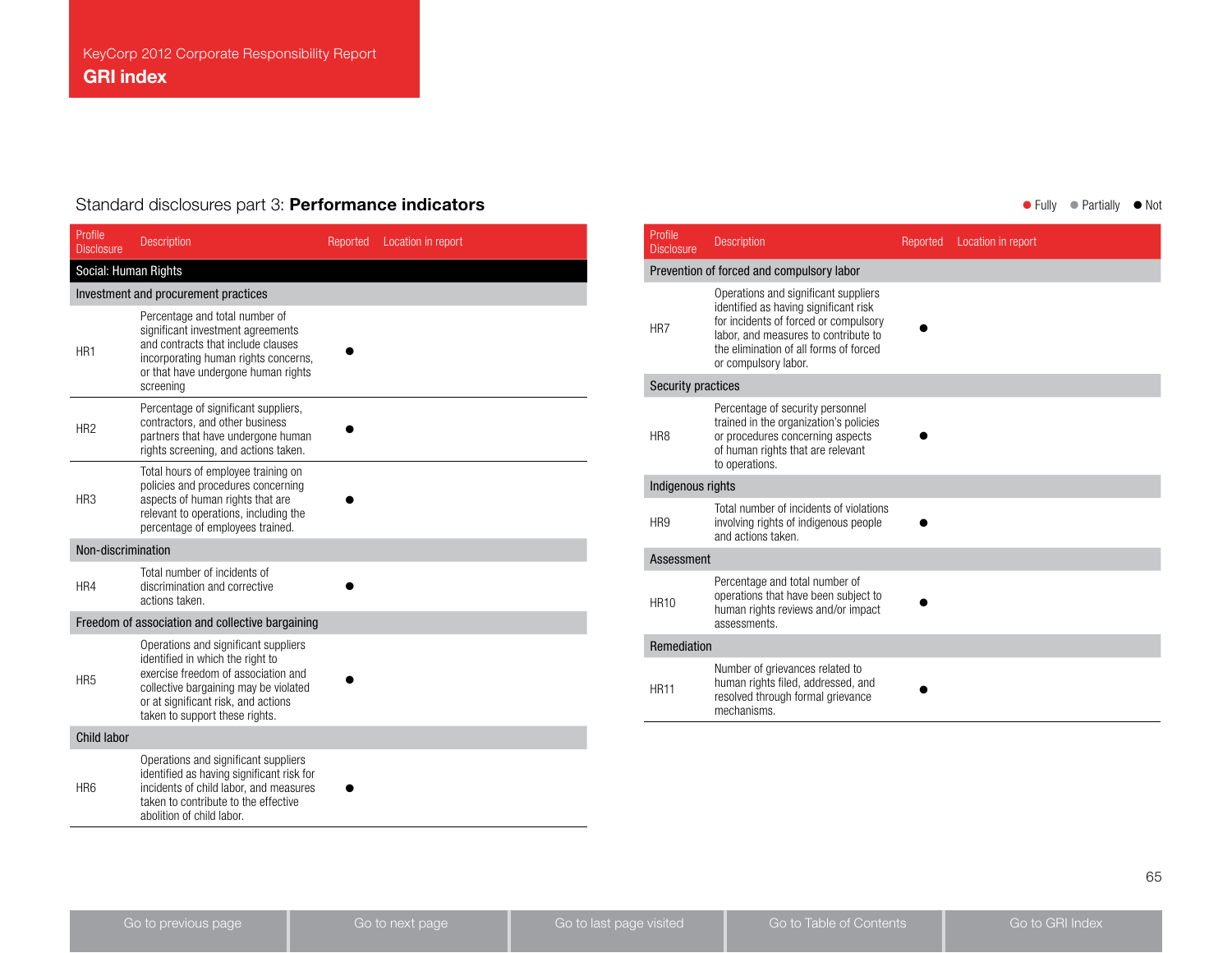## Standard disclosures part 3: **Performance indicators** and **Example 2018** 10 and 10 and 10 and 10 and 10 and 10 and 10 and 10 and 10 and 10 and 10 and 10 and 10 and 10 and 10 and 10 and 10 and 10 and 10 and 10 and 10 and 10

| Profile<br><b>Disclosure</b> | <b>Description</b>                                                                                                                                                                      | Reported | Location in report                                                                                                                              |
|------------------------------|-----------------------------------------------------------------------------------------------------------------------------------------------------------------------------------------|----------|-------------------------------------------------------------------------------------------------------------------------------------------------|
| Social: Society              |                                                                                                                                                                                         |          |                                                                                                                                                 |
| <b>Local communities</b>     |                                                                                                                                                                                         |          |                                                                                                                                                 |
| S <sub>01</sub><br>(FSSS)    | Nature, scope, and effectiveness<br>of any programs and practices that<br>assess and manage the impacts of<br>operations on communities, including<br>entering, operating, and exiting. |          | Page 19-25                                                                                                                                      |
| <b>FS13</b>                  | Access points in low-populated or<br>economically disadvantaged areas<br>by type.                                                                                                       |          |                                                                                                                                                 |
| <b>FS14</b>                  | Initiatives to improve access to<br>financial services for disadvantaged<br>people.                                                                                                     |          | Page 19-24                                                                                                                                      |
| <b>SO9</b>                   | Operations with significant potential<br>or actual negative impacts on local<br>communities.                                                                                            |          |                                                                                                                                                 |
| S <sub>0</sub> 10            | Prevention and mitigation measures<br>implemented in operations with<br>significant potential or actual negative<br>impacts on local communities.                                       |          |                                                                                                                                                 |
|                              |                                                                                                                                                                                         |          |                                                                                                                                                 |
| S <sub>02</sub>              | Percentage and total number of<br>business units analyzed for risks<br>related to corruption.                                                                                           |          | Page 14                                                                                                                                         |
| <b>SO3</b>                   | Percentage of employees trained<br>in organization's anti-corruption<br>policies and procedures.                                                                                        |          | Each year, 100% of employees are<br>required to complete a Conduct and<br>Ethics training course, pass an exam,<br>and certify their compliance |
| S <sub>04</sub>              | Actions taken in response<br>to incidents of corruption.                                                                                                                                |          | Key's Code of Ethics states that there<br>is a zero-tolerance policy in response<br>to incidents of corruption.                                 |

| Profile<br><b>Disclosure</b>      | Description                                                                                                                                                                                                              | Reported | Location in report |  |  |
|-----------------------------------|--------------------------------------------------------------------------------------------------------------------------------------------------------------------------------------------------------------------------|----------|--------------------|--|--|
| Public policy                     |                                                                                                                                                                                                                          |          |                    |  |  |
| <b>SO5</b>                        | Public policy positions and<br>participation in public policy<br>development and lobbying.                                                                                                                               |          |                    |  |  |
| S <sub>06</sub>                   | Total value of financial and in-kind<br>contributions to political parties,<br>politicians, and related institutions by<br>country.                                                                                      |          |                    |  |  |
| Anti-competitive behavior         |                                                                                                                                                                                                                          |          |                    |  |  |
| <b>S07</b>                        | Total number of legal actions for<br>anti-competitive behavior, anti-trust,<br>and monopoly practices and their<br>outcomes.                                                                                             |          |                    |  |  |
| Compliance                        |                                                                                                                                                                                                                          |          |                    |  |  |
| <b>SO8</b>                        | Monetary value of significant fines<br>and total number of non-monetary<br>sanctions for non-compliance with<br>laws and regulations.                                                                                    |          |                    |  |  |
|                                   | <b>Social: Product Responsibility</b>                                                                                                                                                                                    |          |                    |  |  |
| <b>Customer health and safety</b> |                                                                                                                                                                                                                          |          |                    |  |  |
| PR <sub>1</sub>                   | Life cycle stages in which health<br>and safety impacts of products<br>and services are assessed for<br>improvement, and percentage<br>of significant products and<br>services categories subject to<br>such procedures. |          |                    |  |  |
| PR <sub>2</sub>                   | Total number of incidents of non-<br>compliance with regulations and<br>voluntary codes concerning health<br>and safety impacts of products and<br>services during their life cycle, by<br>type of outcomes.             |          |                    |  |  |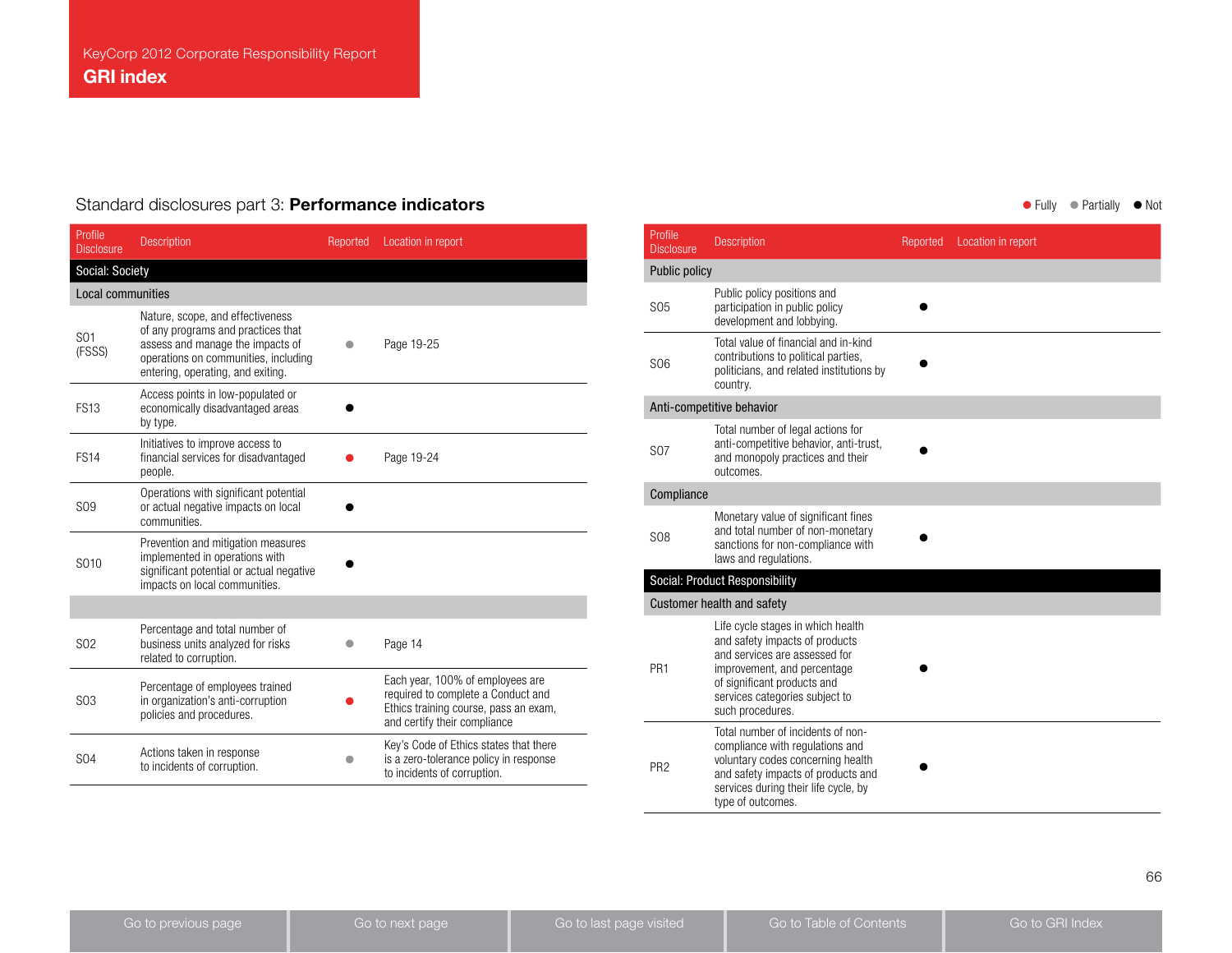### Standard disclosures part 3: **Performance indicators Standard Partially Constant Constant Constant Constant Constant Constant Constant Constant Constant Constant Constant Constant Constant Constant Constant Constant Cons**

Profile<br>Disclosure Description **Disclosure Description** Reported Location in report Social: Product Responsibility (continued) Product and service labelling PR3 Type of product and service information required by procedures, and percentage of significant products and services subject to such information requirements.  $\bullet$ PR4 Total number of incidents of noncompliance with regulations and voluntary codes concerning product and service information and labeling, by type of outcomes.  $\bullet$ PR5 Practices related to customer satisfaction, including results of surveys measuring customer satisfaction.  $\bullet$ FS15 Policies for the fair design and sale Policies for the fair design and sale<br>of financial products and services. FS16 Initiatives to enhance financial literacy by type of beneficiary. Marketing communications PR6 Programs for adherence to laws, standards, and voluntary codes related to marketing communications, including advertising, promotion, and sponsorship.  $\bullet$ PR7 Total number of incidents of non-compliance with regulations and voluntary codes concerning marketing communications, including advertising, promotion, and sponsorship by type of outcomes. l

| Profile<br><b>Disclosure</b> | <b>Description</b>                                                                                                                                   | Reported | Location in report |  |  |
|------------------------------|------------------------------------------------------------------------------------------------------------------------------------------------------|----------|--------------------|--|--|
| Customer privacy             |                                                                                                                                                      |          |                    |  |  |
| PR <sub>8</sub>              | Total number of substantiated<br>complaints regarding breaches of<br>customer privacy and losses of<br>customer data.                                |          |                    |  |  |
| Compliance                   |                                                                                                                                                      |          |                    |  |  |
| PR <sub>9</sub>              | Monetary value of significant fines<br>for non-compliance with laws and<br>regulations concerning the provision<br>and use of products and services. |          |                    |  |  |